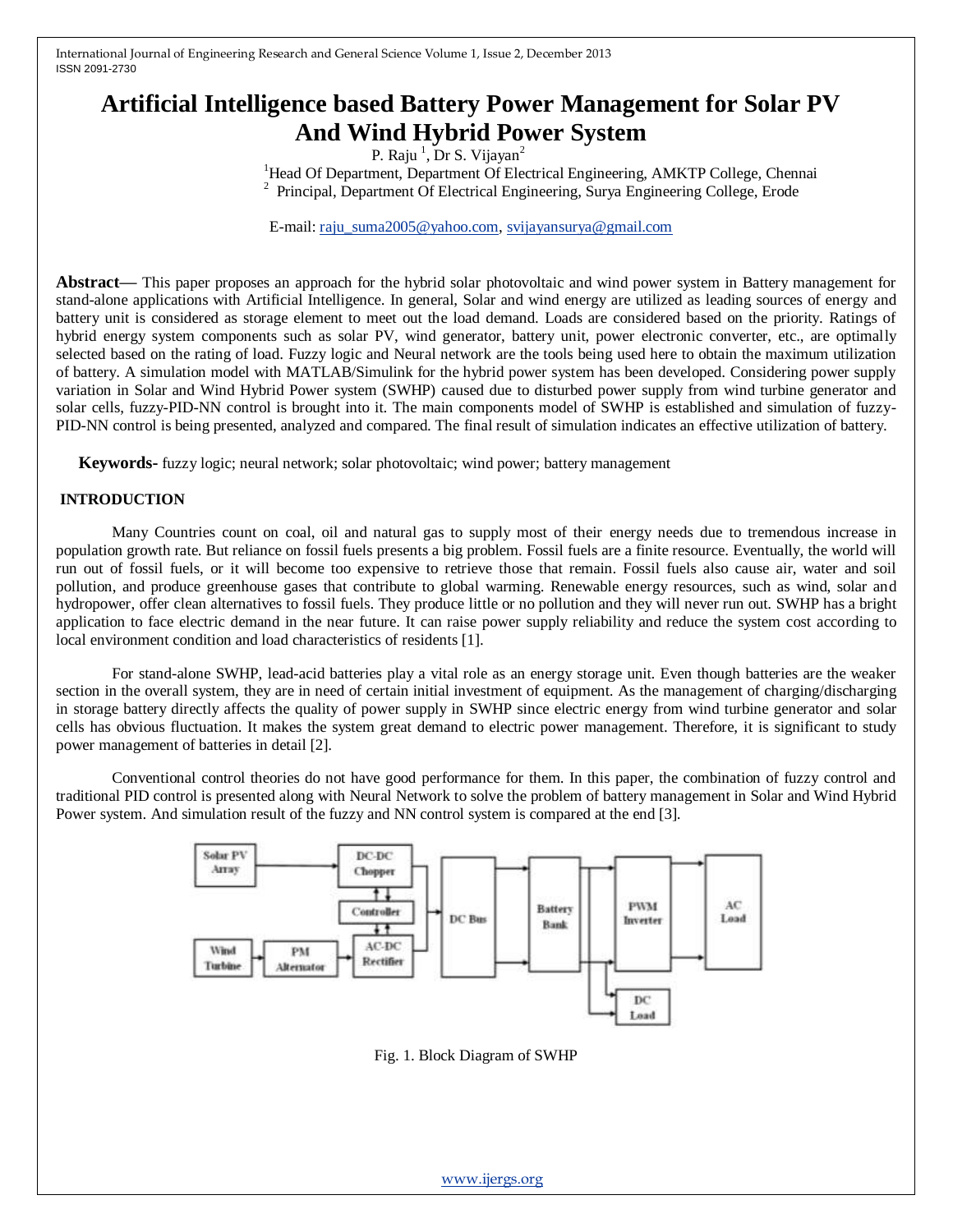# **SYSTEM DESCRIPTION**

The SWHP is made up of solar photovoltaic array, wind turbine generator, controller with the combination of PID/fuzzy/Neural Network, storage batteries, Rectifier, chopper, inverter, etc. as shown in Fig. 1. Rectifier used in wind Turbine line is to convert AC into DC. Chopper used in Solar PV line is to convert variable DC into constant DC. Then it is connected to batteries through charge controller. Here battery will ensure reliability of the power system for all climatic conditions. Batteries will charge when the power generation from wind and solar PV system is in excess and it will discharge when the power generation from wind and solar PV is not enough to meet the load demand.

Further battery makes the voltage of power supply steady. Fuzzy intelligence and NN controller are used to switch and regulate working state of batteries, so as to operate alternately in the state of charging or discharging. Thus the stability and continuity of power supply is improved. For the AC loads, PWM inverter is used to convert DC from battery into AC.

### **SYSTEM MODEL**

#### *A. Wind turbine generator model*

According to aerodynamics principle, output power characteristic of wind turbine is described as follows [1,2] considering the main components of a wind turbine for modeling purposes consist of the turbine rotor, a shaft and gearbox unit, an electric generator, and a control system.

$$
P_i = \frac{1}{2} \rho \pi \lambda C_p (\lambda, \beta) v^3 R^2
$$
 (1)

Where C<sub>P</sub> is a constant denotes wind power utilization coefficient,  $\rho$  is the density of air,  $\nu$  is the wind speed and R is the radius of wind turbine blades. The tip speed ratio of wind turbine is written as:

$$
\lambda = \frac{R\omega}{v} \tag{2}
$$

Where  $\omega$  is the wind turbine angular speed and the aerodynamic torque can be expressed as:

$$
T_a = \frac{1}{2} \rho \pi C_T (\lambda, \beta) v^2 R^3 \tag{3}
$$

Where  $C_T(\lambda, \beta)$  is the torque coefficient which is given by

$$
C_T(\lambda, \beta) = \frac{1}{\lambda} C_P(\lambda, \beta)
$$
 (4)

The fitting functions of  $C_P(\lambda, \beta)$  is obtained by:

$$
C_p(\lambda, \beta) = C_1(\frac{C_2}{\lambda_i} - C_3 \beta - C_4) e^{\frac{C_5}{\lambda_i}} + C_6 \lambda
$$
 (5)

$$
\frac{1}{\lambda_i} = \frac{1}{\lambda + 0.08\beta} - \frac{0.035}{\beta^3 + 1}
$$
 (6)

Where  $C_1, C_2, \ldots, C_6$  are the undetermined coefficient according to characteristic of wind turbine.

#### *B. Photovoltaic cells model*

The equivalent circuit of solar cell, composed of photo-generated current source, internal series resistance and parallel resistance, is shown in Figure 2.



Fig. 2. Equivalent circuit of single photovoltaic cell

[www.ijergs.org](http://www.ijergs.org/)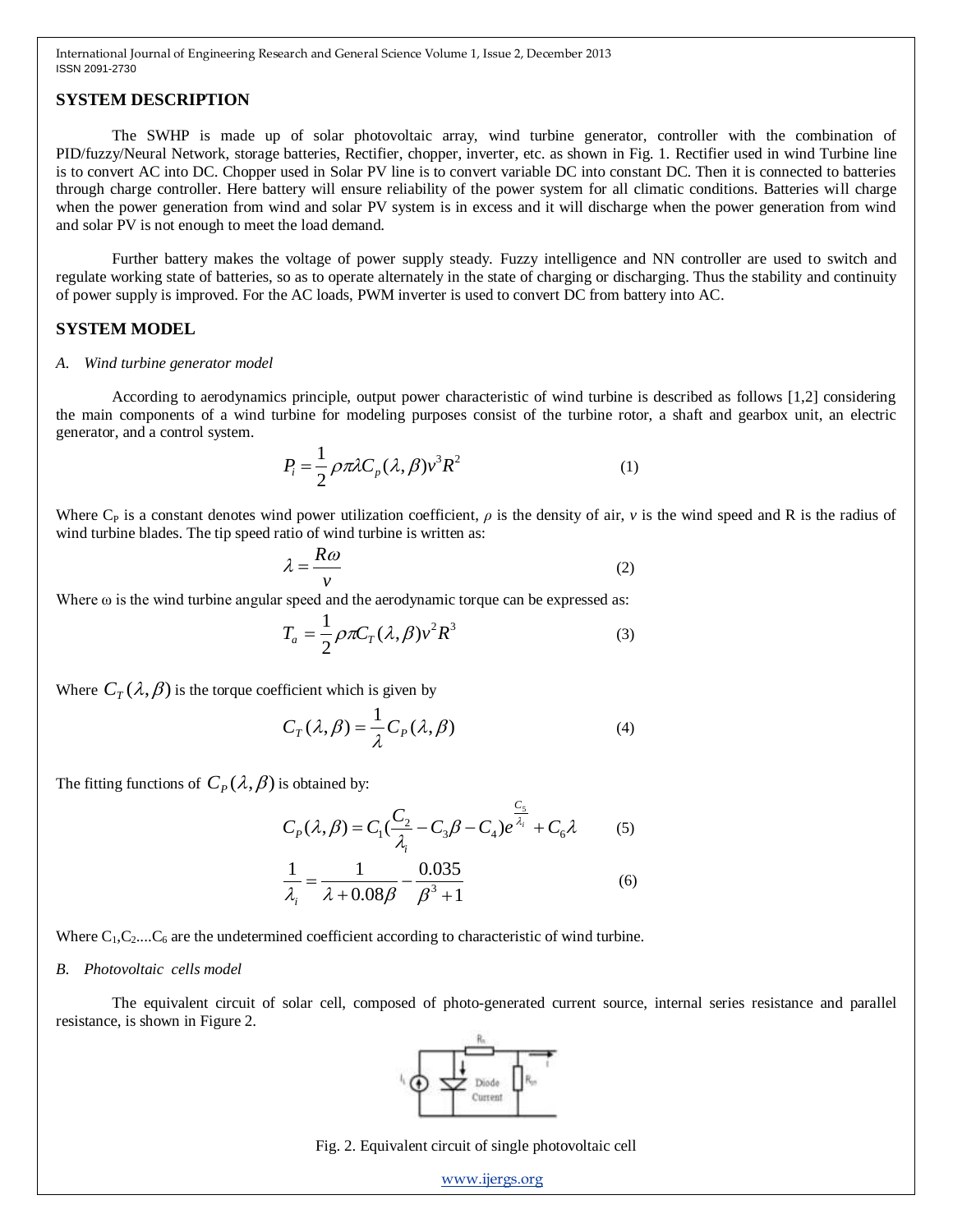The relationship between the output voltage V and the load current I of a PV cell or a module can be expressed as

$$
I = I_L - I_0 (e^{\frac{q(V - IR_s)}{nkT}} - 1) - \frac{(R_s I + V)}{R_{sh}} \tag{7}
$$

Here  $I_L$  is the generated photocurrent under a given intensity,  $I_0$  the saturation current of the diode, q the charge of an electron, K the Boltzmann's constant, n the ideality factor for a p-n junction, T the temperature rise, *R<sup>s</sup>* and *Rsh* are the series and shunt resistance of the solar cell respectively.

The saturation current  $I_0$  varies with corresponding temperature according to equations:

$$
I_o = C_D T^3 e^{\frac{(-eE_G}{nkT})}
$$
\n<sup>(8)</sup>

$$
I = 5.46 * 10^{-3} E_{tp} [1 + 0.001(T - 298)]
$$
 (9)

Where  $C_D$  represents the diffusion capacitance,  $E_G$  represents the band-gap energy of the semiconductor used in the PV panel and  $E_p$ represents the intensity in  $mW/cm<sup>2</sup>$ .

Dynamic models for the main components in the proposed hybrid system have been developed in MATLAB/Simulink platform. The developed model is utilized for a PV cell to investigate the system performance of intelligent power management strategy and it is shown in fig.3.







(b)

Fig. 3. Simulation of single photovoltaic cell (a) Simulation block diagram (b) I-V characteristic curve

#### *C. Storage battery model*

Thevenin Equivalent model of the storage battery is used in this paper as shown in Fig. 4. It comprises of voltage source Vs, battery internal resistance of R<sub>s</sub>, equivalent parallel resistance and capacitance of R and C respectively between parallel plate electrodes. As all the parameters are constant, it may be an approximate battery model only.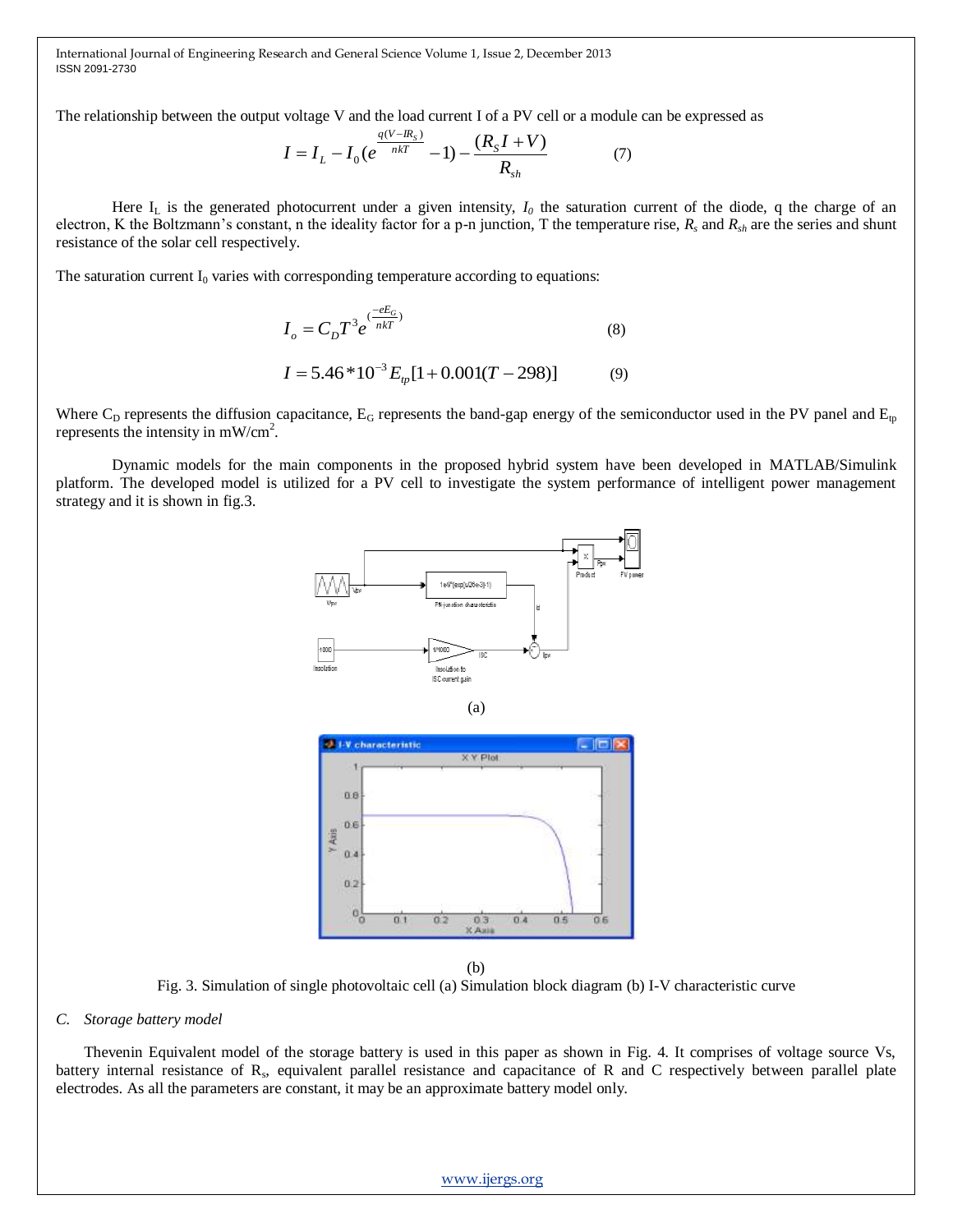

Fig. 4. Thevenin equivalent of battery circuit

# **FUZZY-PID-NN CONTROL**

#### *A. Control method*

Closed-loop control system with double loop is used in battery charge/ discharge of SWHP. Inner- loop is taken as charge current loop, PI control is adopted. Outer-loop is taken as charge voltage loop. It brings to the whole system; fuzzy-PID-NN is used to control respectively realized by a switch. In an initial stage of charge, PID control is adopted for realize the large current and fast charge. But when 80% to 90% of the battery capability is reached, charge mode is fuzzy logic/Neural network, and charge voltage is invariable. Schematic control system diagram is as shown in Fig.5



Fig. 5. Schematic control system diagram.

#### *B. Design of Fuzzy controller*

Fuzzy controller system is associated with artificial intelligence. Fuzzy variables of controller include the input variable e, ∆e and the output U. e is taken as the deviation of reference and sampling voltage of batteries. ∆e is taken as the change rate of change of e. U is taken as charge variable of batteries. Their domain is defined as follows:

$$
e \in [-4,4],
$$

∆e ∈ [− 2,2],

*U* ∈ [20,24]

The corresponding fuzzy subset is as below:

 $e \in [NB, NM, NS, ZR, PS, PM, PB]$ 

 $\Delta e \in [NB, NS, ZR, PS, PB]$ 

 $U \in [NB, NM, NS, ZR, PS, PM, PB]$ 

There are several methods to design a fuzzy controller. The design of fuzzy controller involves formation of membership function and rule base. Here, we have taken the rule base proposed by Mamdani for the simulation of the Fuzzy controller. These rules are shown in Table1. The table is read in the following way: If the error is negative small (NS) and the change of error is positive big (PB), then the control action is positive medium (PM).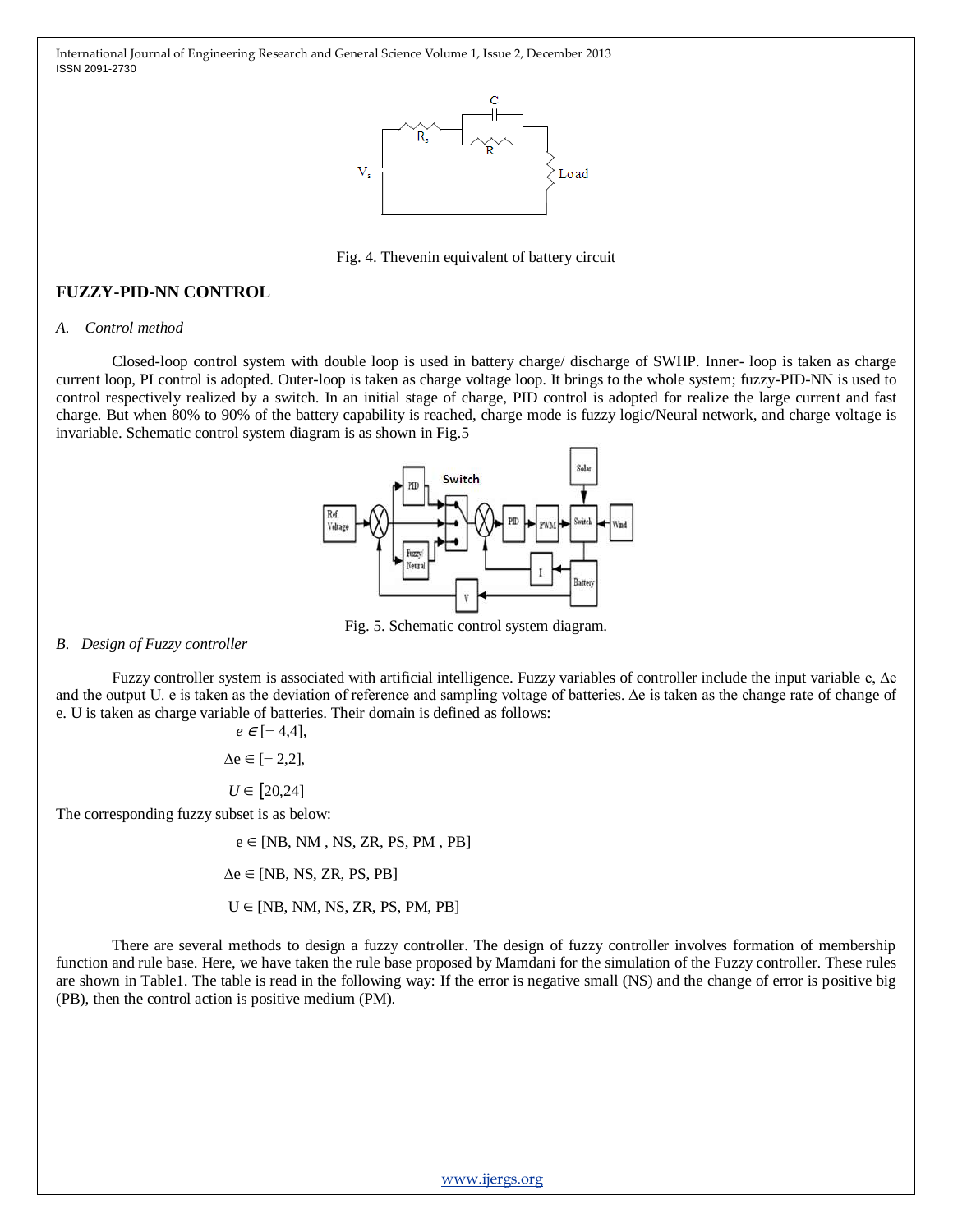| е<br>Δе   | N <sub>B</sub> | <b>NM</b> | NS | ZR | PS | <b>PM</b>   | $\overline{\mathbf{PB}}$ |
|-----------|----------------|-----------|----|----|----|-------------|--------------------------|
| NB        | ΝB             | ΝB        | ΝB | ΝB | NS | ZR          | PS                       |
| NM        | ΝB             | ΝB        | ΝB | NМ | NS | ZR          | PS                       |
| NS        | NВ             | ΝB        | NМ | NS | ZR | PS          | PМ                       |
| ZR        | ΝB             | NM        | NS | ΖR | PS | FМ          | РB                       |
| PS        | NМ             | NS        | ZR | PS | РM | PB          | РB                       |
| PM        | NS             | ZR        | PS | PM | PB | <b>PB</b>   | PB                       |
| <b>PB</b> | ZR             | PS        | PМ | РB | PB | $_{\rm PB}$ | PB                       |

Table I: Rule base Fuzzy Controller (Mamdani)



Fig.6. Membership function of fuzzy linguistic variables

- (a) Membership function of e
- (b) Membership function of ∆e
- (c) Membership function of U

In Matlab/Simulink, fuzzy variables, domain and fuzzy control rule are written in Fuzzy Logic Toolbox. The fuzzy inference system is Mamdani. The membership function of fuzzy variables is shown in Fig. 6.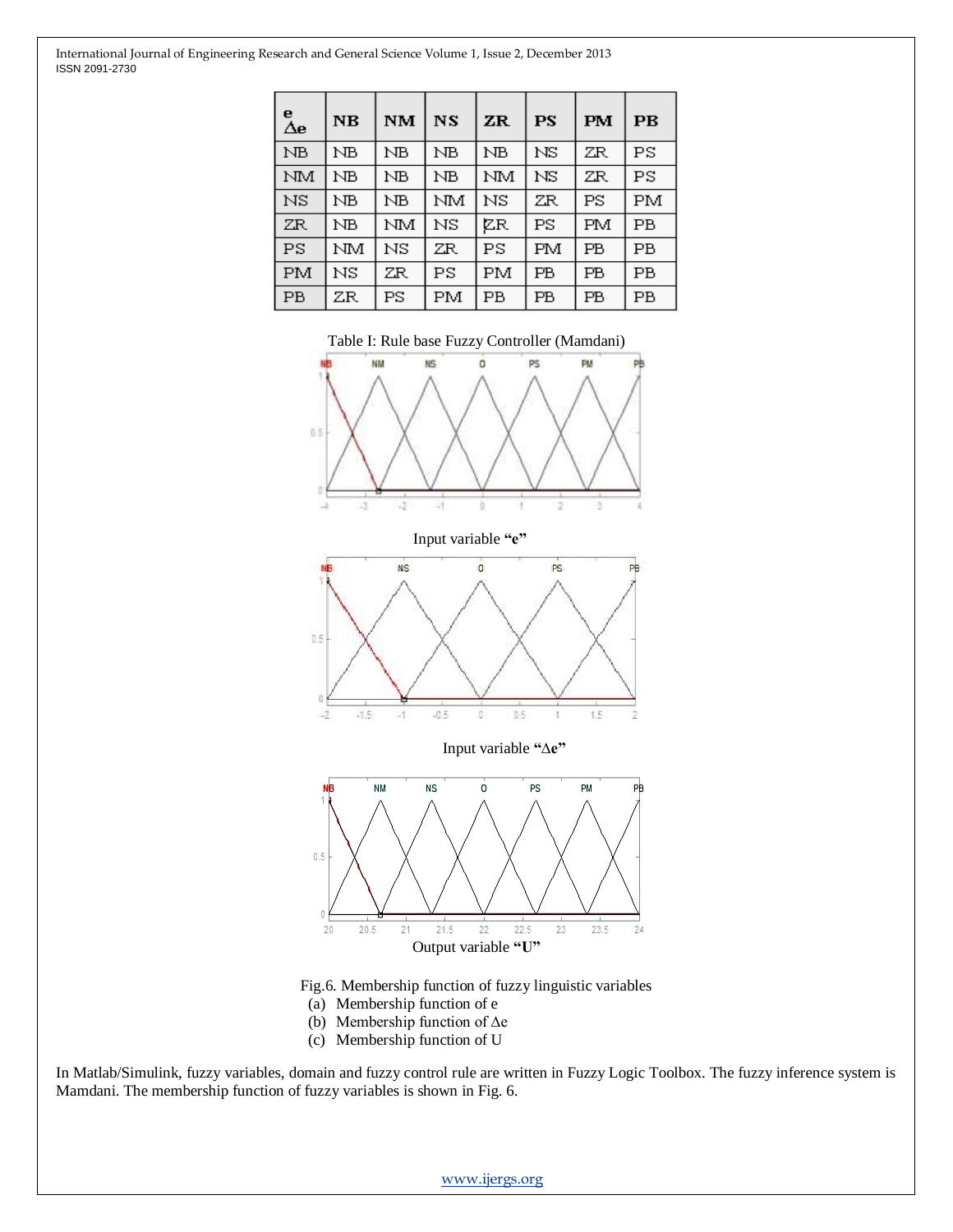#### *C. Design of Artificial Neural Network*

The Neural networks used here are basically layers of neurons connected in cascade, with one input layer, one or more hidden layers and one output layer. The input layer is the sensory organ for the Artificial Neural Networks. Each neuron in a layer is connected to an adjacent neuron layer with different weights. Each neuron, except for the neurons of the input layer, receives signals from the neurons of the previous layer, weighted by the interconnect values between neurons. Consequently the output layer produces an output signal.

The choice of the number of hidden layer nodes is a compromise between efficiency and accuracy. Satisfactory results are obtainable if the number of hidden layer nodes is equal to the number of output nodes. NN structure is utilized to compute the maximum battery power utilization by developing MATLAB/Simulink for solar and wind energy sources, which consists of solar PV, wind turbine coupled to a permanent magnet DC generator, battery storage unit, PID controller and PWM inverter.

Feed forwarded NN is trained to compute the efficient battery utilization of hybrid model of SPV and Wind Turbine for the given solar radiation and wind velocity. Fig 7 shows the trained ANN in MATLAB/Simulink environment.



Fig 7. Trained NN model with Input, hidden and output Layer for SPV and wind Turbine system in MATLAB/Simulink platform

## **SIMULATION RESULT**

A series of simulation results are presented in this section based on the developed mathematical model of hybrid power systems using both Fuzzy logic and Neural network. The simulation parameters are listed in the Table II of Appendix. Simulink of the whole control system using fuzzy logic & Neural network is shown in Figure.8&9 respectively. The simulation results of hybrid system with fuzzy and Neural network is given in Figure. 10. It illustrates the output AC line voltage & rectified DC voltage of wind turbine generator and MOSFET gating input pulse of battery charge/discharge for a particular time period. From the figure, we understood that output AC line voltage & DC voltage of wind turbine is same for fuzzy logic as well as Neural network. But we can see the difference in gating input pulse of battery charge/discharge for fuzzy logic and NN.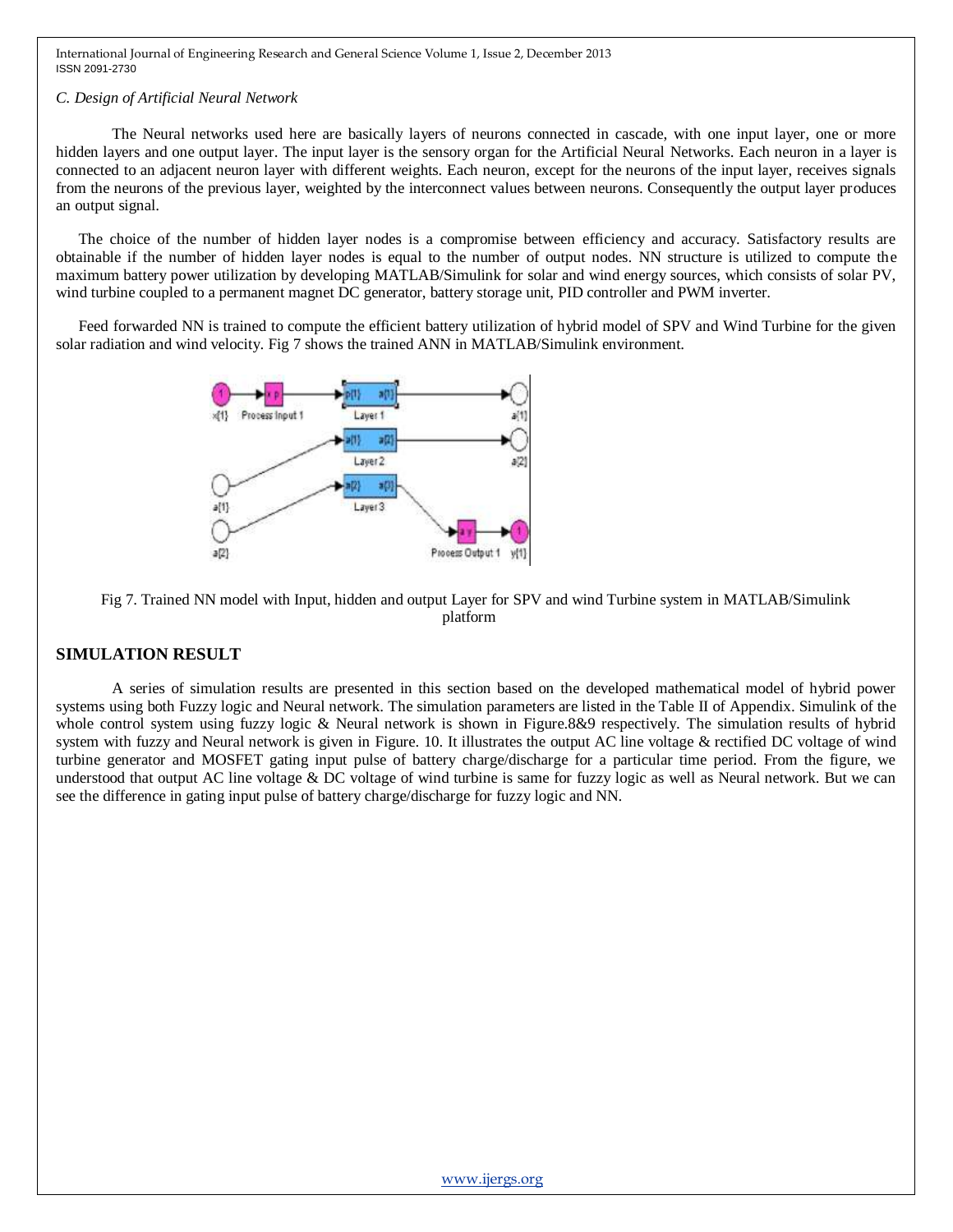

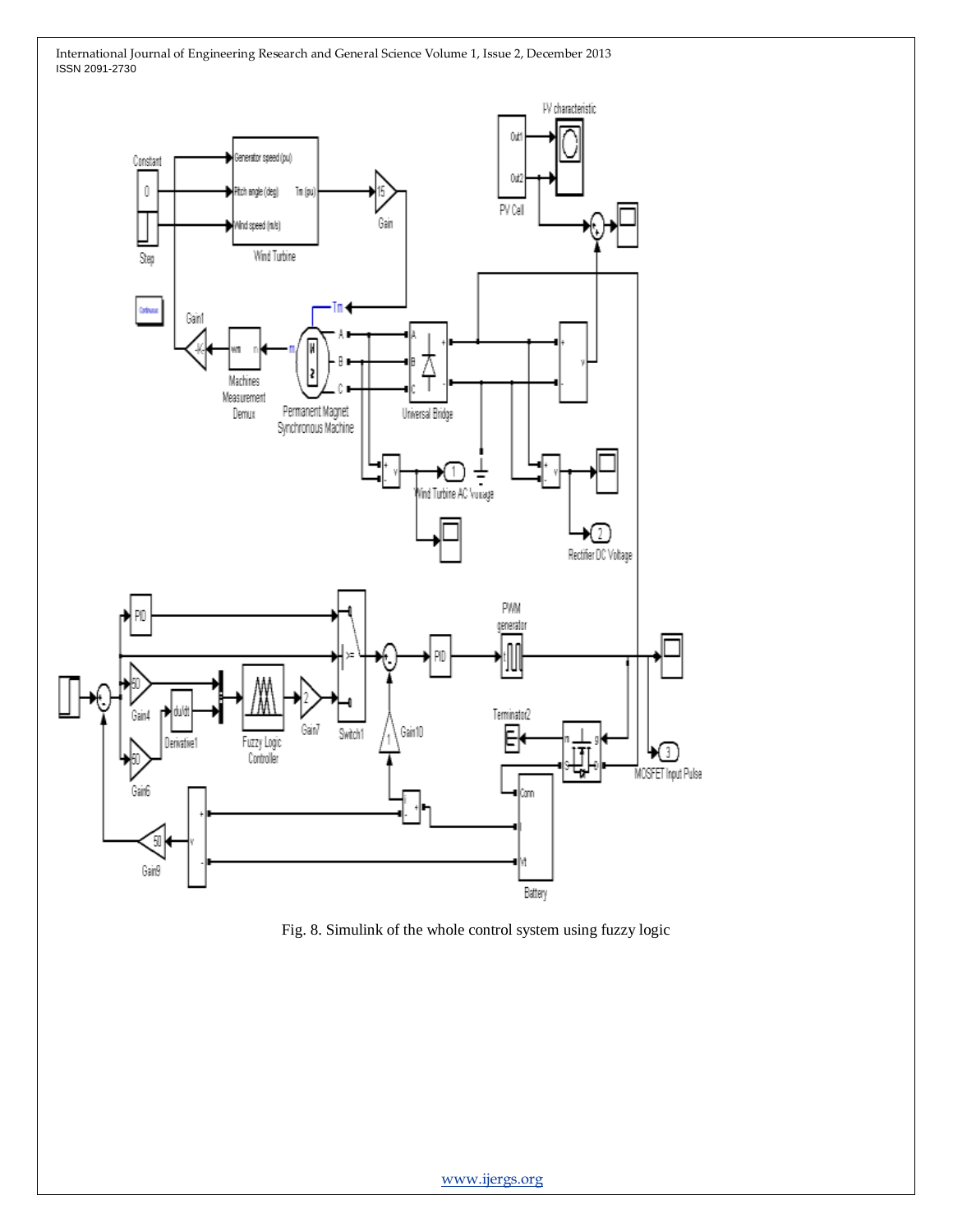

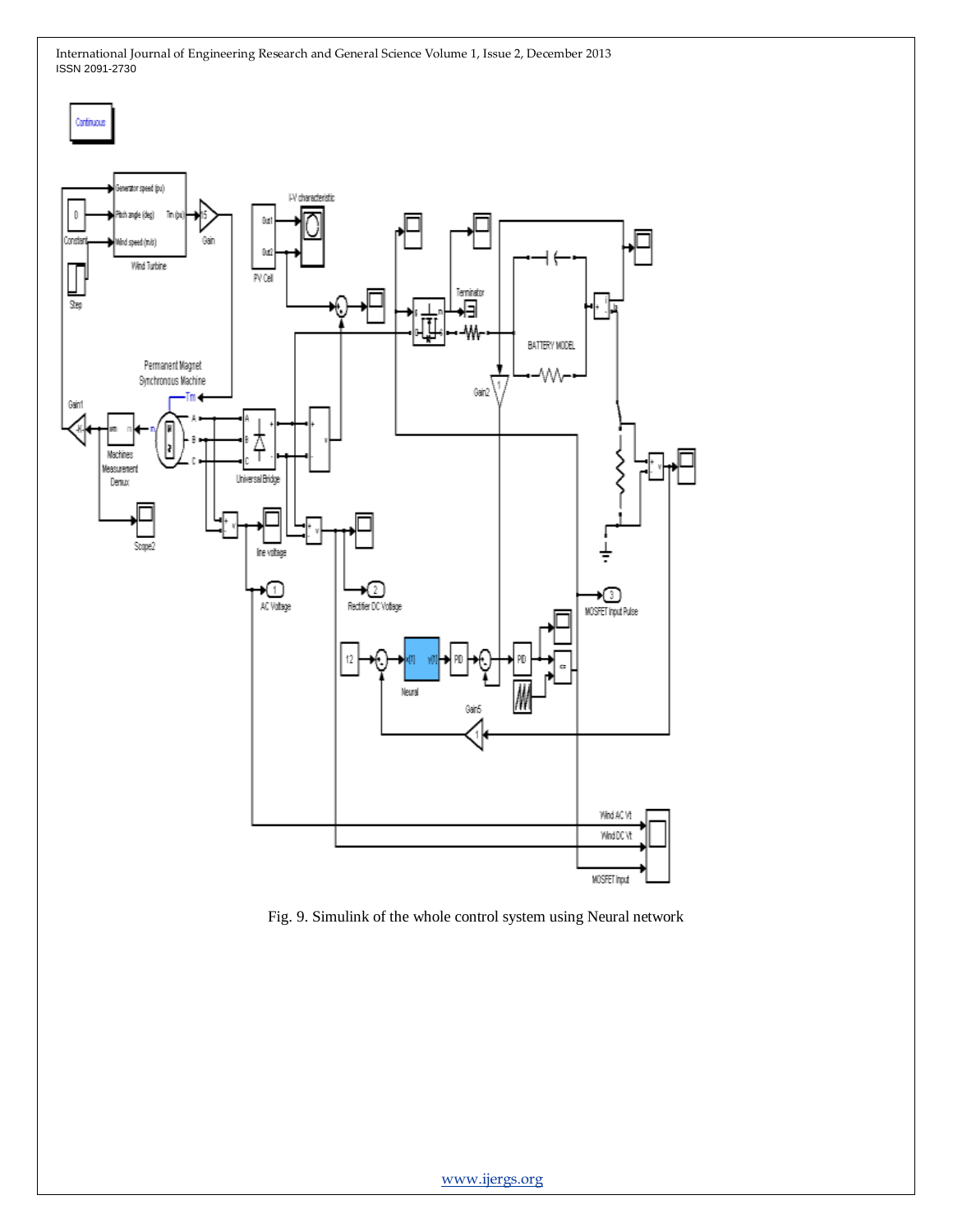

(a)



(b) Fig. 10. (a) Simulation results of Fuzzy logic Control (b) Simulation results of Neural network System

# **CONCLUSION**

The simulation results of fuzzy-NN control based intelligent battery power management is discussed. Comparatively Neural network shows an improved version, compared to fuzzy logic in battery power management in the way of charging/discharging for a particular time period in SWHP. The proposed scheme can be applied to other similar power generation systems. It may be an approximate simulation as the model of battery is quite complicated. The simulation results will be more ideal if the model of battery is improved. Simulation result achieved from MATLAB/Simulink platform shows the effectiveness of the developed utilization of battery with improved charging/discharging characteristic to meet large demand of industry/ domestic load.